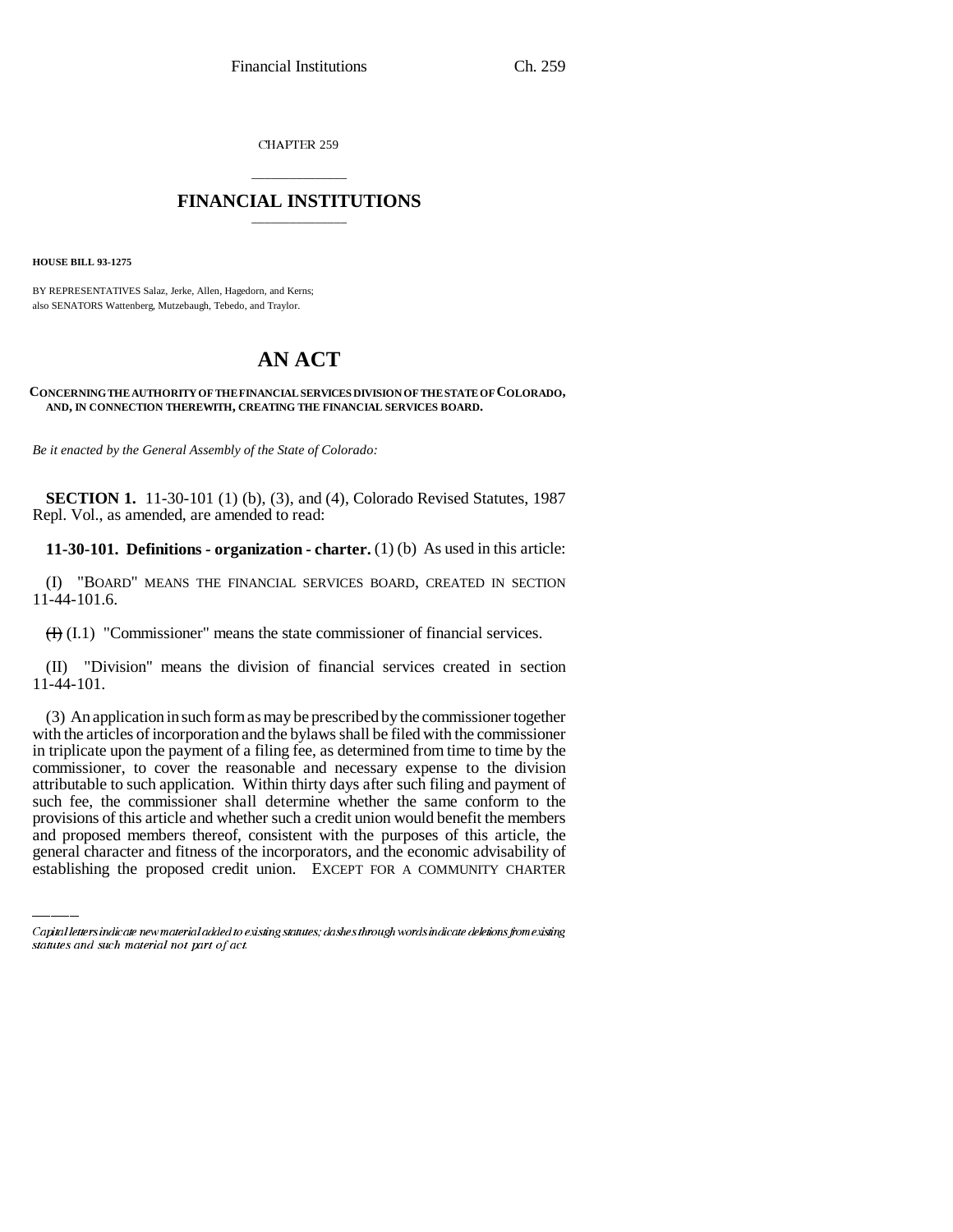APPLICATION, WHICH APPLICATION SHALL BE SUBMITTED TO THE BOARD FOR HEARING PURSUANT TO SECTION 11-30-101.7, THE COMMISSIONER MAY APPROVE OR DENY AN APPLICATION WITHOUT NOTICE AND HEARING.

(4) Upon approval of such AN application and documents by the commissioner, he OR BY THE BOARD WITH RESPECT TO A COMMUNITY CHARTER APPLICATION, THE COMMISSIONER shall issue a certificate of approval in triplicate and attach a copy thereof to each copy of the said articles of incorporation. The incorporators shall then file approved articles with the secretary of state, and a copy of the articles, certified by the secretary of state, shall be filed with the commissioner. The incorporators shall pay to the secretary of state a fee for filing the articles of incorporation, and a fee for certifying the copy of articles of incorporation furnished by the incorporators for filing with the commissioner, both fees to be determined and collected pursuant to section 24-21-104 (3), C.R.S.

**SECTION 2.** Article 30 of title 11, Colorado Revised Statutes, 1987 Repl. Vol., as amended, is amended BY THE ADDITION OF A NEW SECTION to read:

**11-30-101.7. Hearing procedures for community charter credit unions.** (1) AN APPLICATION FOR A COMMUNITY CHARTER SHALL BE SUBJECT TO APPROVAL BY THE BOARD AFTER THE REQUIRED NOTICE AND HEARING REQUIREMENTS IN THIS SECTION ARE MET.

(2) UPON SUBMISSION BY THE COMMISSIONER PURSUANT TO SECTION 11-30-101 (3) OF A COMMUNITY CHARTER APPLICATION, THE BOARD SHALL HOLD A PUBLIC HEARING TO CONSIDER THE APPLICATION. SUCH HEARING SHALL BE SET BY THE BOARD WITHIN SIX MONTHS AFTER RECEIPT OF AN APPLICATION FROM A GROUP THAT IS SUBJECT TO THE REQUIREMENTS OF THIS SECTION; HOWEVER, THE BOARD MAY POSTPONE SUCH HEARING FOR VALID REASONS AND GOOD CAUSE.

(3) THE BOARD SHALL GIVE NOTICE OF A HEARING ON A COMMUNITY CHARTER APPLICATION AT LEAST THIRTY DAYS BEFORE THE HEARING DATE, BY REGISTERED OR CERTIFIED MAIL, TO THE APPLICANT, TO EACH CREDIT UNION, SAVINGS AND LOAN ASSOCIATION, BANK, OR INDUSTRIAL BANK WITHIN THE NEIGHBORHOOD, COMMUNITY, OR RURAL DISTRICT SOUGHT TO BE SERVED BY THE PROPOSED COMMUNITY CREDIT UNION, AND TO SUCH OTHER PERSONS, CREDIT UNIONS, SAVINGS AND LOAN ASSOCIATIONS, BANKS, OR INDUSTRIAL BANKS AS THE BOARD MAY DESIGNATE. SUCH NOTICE SHALL BE IN THE FORM PRESCRIBED BY THE BOARD AND SHALL INCLUDE THE NAMES OF THE INCORPORATORS, THE NAME AND LOCATION OF THE PROPOSED COMMUNITY CREDIT UNION, THE DATE, TIME, AND PLACE OF THE HEARING, AND A STATEMENT THAT THE APPLICATION AND PROPOSED OR AMENDED ARTICLES OF INCORPORATION AND PROPOSED BYLAWS ARE AVAILABLE FOR INSPECTION IN THE OFFICE OF THE BOARD. THE BOARD SHALL ALSO CAUSE SUCH NOTICE TO BE PUBLISHED AT LEAST ONCE, NOT LESS THAN TWENTY DAYS PRIOR TO THE HEARING DATE, IN A NEWSPAPER OF GENERAL CIRCULATION WITHIN THE NEIGHBORHOOD, COMMUNITY, OR RURAL DISTRICT IN WHICH THE PROPOSED CREDIT UNION IS TO BE LOCATED. NOTWITHSTANDING ANY OTHER PROVISIONS IN THIS SECTION TO THE CONTRARY, IF THE BOARD HAS GIVEN THE REQUIRED NOTICE OF A HEARING AND AS OF THE TENTH DAY PRIOR TO THE HEARING HAS RECEIVED NO WRITTEN PROTEST AGAINST SUCH APPLICATION, THE BOARD MAY GRANT SUCH CHARTER WITHOUT A HEARING IF THE APPLICANTS ARE KNOWN TO THE BOARD.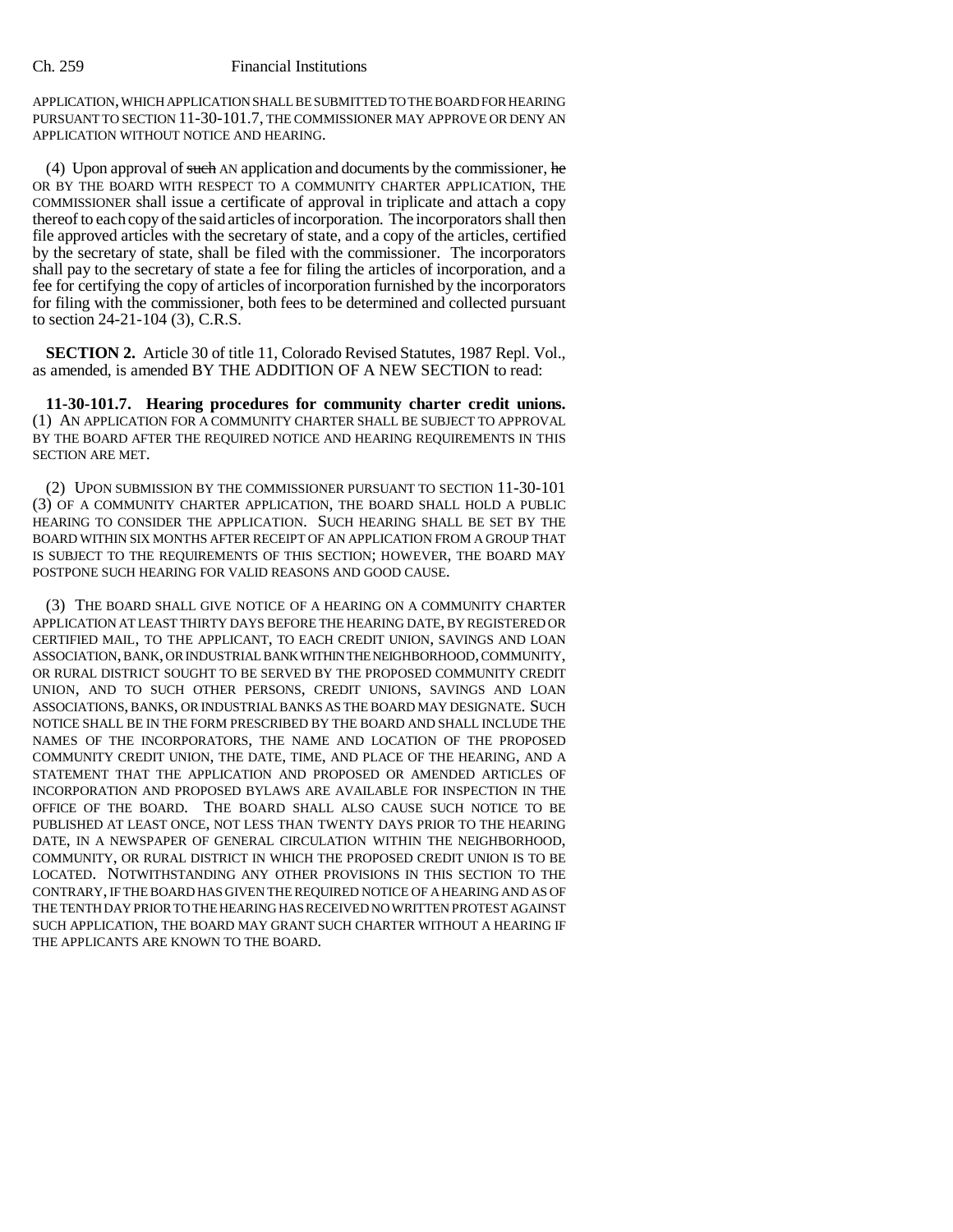(4) ON HEARING, THE BOARD MAY ADMIT INTO EVIDENCE THE APPLICATION AND ANY OTHER RELEVANT INFORMATION IN THE FILES OF THE DIVISION. THE APPLICANT AND ALL OTHERS WHO RECEIVE NOTICE BY REGISTERED OR CERTIFIED MAIL PURSUANT TO SUBSECTION (3) OF THIS SECTION SHALL BE ENTITLED TO BE HEARD AND TO INTRODUCE TESTIMONY AT SUCH HEARING. THE BOARD MAY ENTERTAIN SUCH EVIDENCE OR TESTIMONY FROM OTHERS AS THE BOARD DETERMINES, IN ITS SOLE DISCRETION, TO BE NECESSARY.

(5) WITHIN NINETY DAYS FOLLOWING THE CONCLUSION OF A HEARING, THE BOARD SHALL ISSUE A WRITTEN ORDER GRANTING A CHARTER IF THE BOARD FINDS:

(a) THAT THE APPLICATION, ARTICLES OF INCORPORATION, AND BYLAWS CONFORM TO THE PROVISIONS OF THIS ARTICLE AND ANY RULES PROMULGATED BY THE BOARD;

(b) THAT THE CREDIT UNION WOULD BENEFIT ITS MEMBERS OR PROPOSED MEMBERS, CONSISTENT WITH THE PURPOSES OF THIS ARTICLE, THAT THE GENERAL CHARACTER AND FITNESS OF THE INCORPORATORS IS APPROPRIATE, AND THAT IT IS ADVISABLE FROM AN ECONOMIC STANDPOINT TO ESTABLISH THE PROPOSED CREDIT UNION;

(c) THAT THE NEIGHBORHOOD, COMMUNITY, OR RURAL DISTRICT IS POLITICALLY, GEOGRAPHICALLY, SOCIALLY, OR ECONOMICALLY WELL-DEFINED; AND

(d) THAT THE MEMBERS OF OTHER CREDIT UNIONS WITHIN THE NEIGHBORHOOD, COMMUNITY, OR RURAL DISTRICT ARE SPECIFICALLY EXCLUDED FROM MEMBERSHIP, EXCEPT AS OTHERWISE PROVIDED BY THE BOARD FOR GOOD CAUSE.

(6) A CREDIT UNION SEEKING TO ESTABLISH A COMMUNITY CHARTER AS PART OF A CONVERSION FROM A FEDERAL TO A STATE CHARTER IS SUBJECT TO THE NOTICE AND HEARING REQUIREMENTS OF THIS SECTION.

**SECTION 3.** 11-30-103 (2), Colorado Revised Statutes, 1987 Repl. Vol., as amended, is amended to read:

**11-30-103. Membership.** (2) Credit union organization and membership, other than those of a central credit union, shall be limited to groups having a common bond of employment or association or groups which reside within a well-defined neighborhood, community, or rural district having a population of no more than twenty-five thousand or as otherwise authorized by the commissioner BOARD. Small groups which said THE commissioner determines to lack the potential membership to organize their own credit union may be eligible for membership in an existing credit union if such small groups have a common bond of employment or association. A member of the immediate family of any person who, under the provisions of this article, is eligible for membership in a credit union may also be admitted to membership therein. "Immediate family" means persons related by blood, by marriage, or by adoption.

**SECTION 4.** Article 30 of title 11, Colorado Revised Statutes, 1987 Repl. Vol., as amended, is amended BY THE ADDITION OF A NEW SECTION to read:

**11-30-103.5. Branches.** ANY CREDIT UNION WITH A COMMON BOND CONSISTING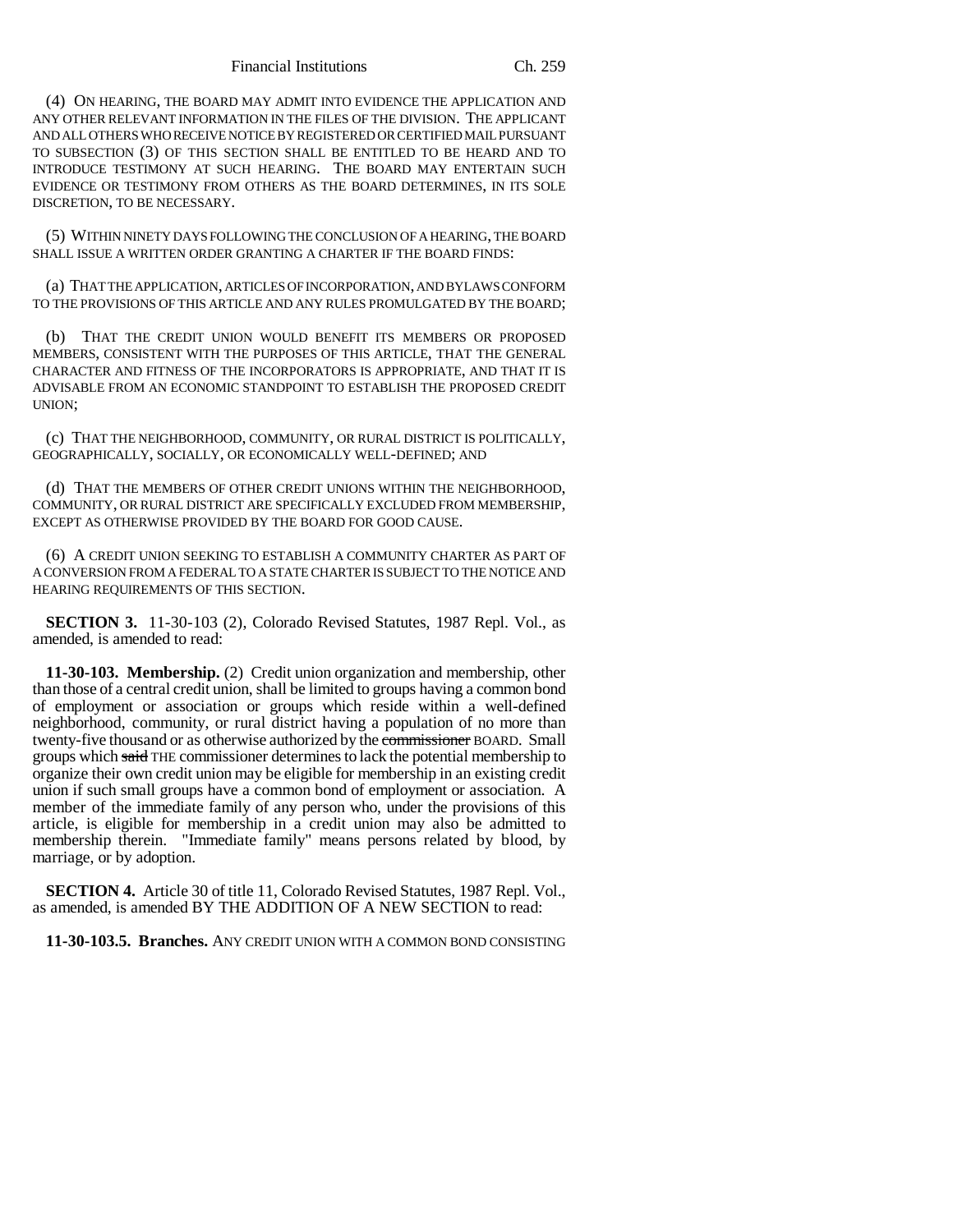OF GROUPS RESIDING WITHIN A WELL-DEFINED NEIGHBORHOOD, COMMUNITY, OR RURAL DISTRICT HAVING A POPULATION OF GREATER THAN ONE HUNDRED THOUSAND SHALL BE LIMITED TO ONE ADDITIONAL BRANCH OFFICE UNTIL JANUARY 1, 1997.

**SECTION 5.** 11-30-106 (3) and (7), Colorado Revised Statutes, 1987 Repl. Vol., as amended, are amended to read:

**11-30-106. Examinations - reports - powers of commissioner.** (3) The commissioner BOARD may issue rules and regulations necessary for the administration and enforcement of this article and shall reference the same to the sections of this article to which they apply. Such rules and regulations shall be promulgated pursuant to the provisions of article 4 of title 24, C.R.S., and a copy of such rules and regulations and of each order shall be mailed to each credit union in this state at least thirty days prior to the effective date thereof, except as to temporary or emergency rules.

(7) The commissioner may issue cease and desist orders if he THE COMMISSIONER determines from competent and substantial evidence that a credit union is engaged or has engaged, or when the commissioner has reasonable cause to believe the credit union is about to engage, in an unsafe or unsound practice or is violating or has violated, or when the commissioner has reasonable cause to believe the credit union is about to violate, a material provision of any law or regulation or any condition imposed in writing by the commissioner or any written agreement made with the commissioner. Any person aggrieved by a final order of the commissioner issued pursuant to this section may obtain a review of the order in the district court of the city and county of Denver pursuant to the provisions of section 24-4-106, C.R.S. The commencement of such proceedings does not, unless specifically ordered by the court, operate as a stay of the commissioner's order APPEAL SUCH ORDER TO THE FINANCIAL SERVICES BOARD PURSUANT TO SECTION 11-44-101.8.

**SECTION 6.** 11-30-106.5 (2), Colorado Revised Statutes, 1987 Repl. Vol., as amended, is amended to read:

**11-30-106.5. Assessment of civil money penalties.** (2) Civil money penalties shall be assessed by written notice of assessment of a civil money penalty served upon the person to be assessed. The notice of assessment of a civil money penalty shall state the amount of the penalty, the period for payment, the legal authority for the assessment, and the matters of fact or law constituting the grounds for assessment. The notice of assessment of a civil money penalty shall constitute a final order for purposes of judicial review pursuant to section 24-4-106, C.R.S. MAY BE APPEALED TO THE FINANCIAL SERVICES BOARD PURSUANT TO SECTION 11-44-101.8.

**SECTION 7.** 11-30-117.5 (4), Colorado Revised Statutes, 1987 Repl. Vol., as amended, is amended to read:

**11-30-117.5. Share insurance required.** (4) Neither the commissioner, nor his deputy, nor any other person appointed by the commissioner, shall divulge any information acquired by him in the discharge of his duties, except insofar as the same may be rendered necessary by law or under order of court in an action involving the division or in criminal actions; EXCEPT THAT ANY PARTY ENTITLED TO APPEAR IN A HEARING ON AN APPLICATION FOR A COMMUNITY CREDIT UNION CHARTER SHALL HAVE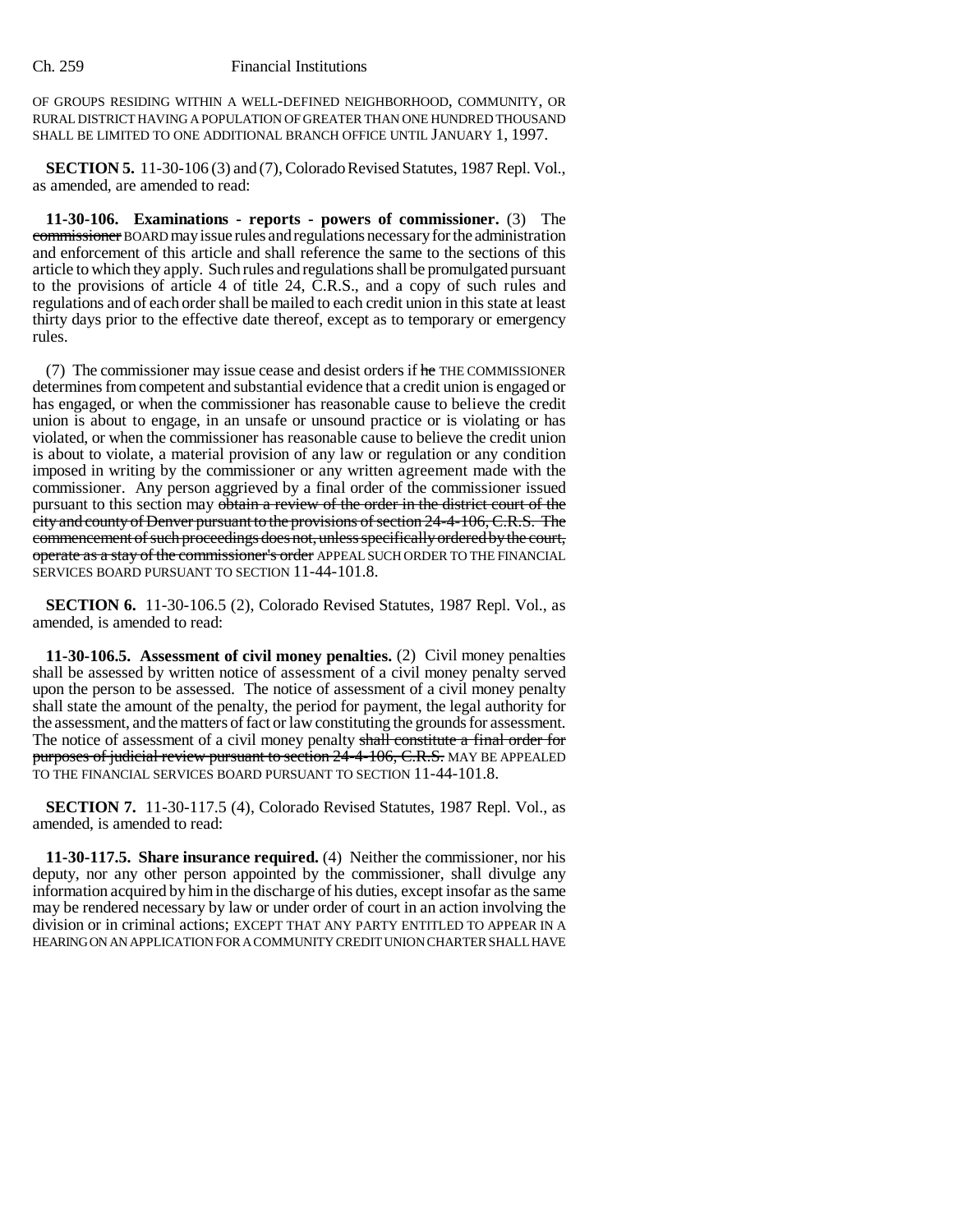Financial Institutions Ch. 259

ACCESS TO THE APPLICANT'S PROPOSED ARTICLES OR AMENDED ARTICLES OF INCORPORATION, APPLICATION FOR CHARTER, AND PROPOSED BYLAWS. The commissioner may make available reports of condition and examination findings to the national credit union administration board, to any qualified insuring organization, to any liquidating agent appointed by the commissioner, or to any department or division of any other state having supervisory authority over credit unions, and may accept any report of examination made on behalf of such board, organization, liquidating agent, department, or division. Notwithstanding any provision of this article to the contrary, the commissioner may disclose any information in the records of the division or acquired by him in the discharge of his duties which is available from the national credit union administration board or the disclosure of which has been specifically authorized by the board of directors of the credit union to which such information relates.

**SECTION 8.** 11-30-122 (2) (c), (3), (4), and (5), Colorado Revised Statutes, 1987 Repl. Vol., as amended, are amended to read:

**11-30-122. Merger.** (2) The merger shall thereupon be consummated in the following manner:

(c) The certificate above provided for and the bylaws, both executed in duplicate, shall be forwarded to the commissioner BOARD.

(3) The commissioner BOARD, within thirty days of receipt of said certificate and bylaws, shall determine whether they comply with the provisions of this article and whether or not the merger of the credit unions involved would benefit the members and be consistent with the purposes of this article.

(4) If the commissioner BOARD approves the merger, he IT shall so notify the representatives and shall issue a certificate of approval, attach it to the duplicate certificate, and return the same to the representatives of the participating credit unions together with the duplicate of the bylaws.

(5) The duplicate of the certificate of merger with the commissioner's BOARD'S certificate of approval attached shall be filed with the secretary of state who shall make a record of said certificate and return it, with his certificate of record attached, to the commissioner BOARD for permanent record. The fee for said filing shall be determined and collected pursuant to section 24-21-104 (3), C.R.S.

**SECTION 9.** Article 44 of title 11, Colorado Revised Statutes, 1987 Repl. Vol., as amended, is amended BY THE ADDITION OF THE FOLLOWING NEW SECTIONS to read:

**11-44-101.4. Definition.** AS USED IN ARTICLES 30 AND 40 TO 46 OF THIS TITLE, UNLESS THE CONTEXT OTHERWISE REQUIRES, "BOARD" MEANS THE FINANCIAL SERVICES BOARD, CREATED IN SECTION 11-44-101.6.

**11-44-101.6. Financial services board - creation.** (1) THERE IS HEREBY ESTABLISHED IN THE DIVISION THE FINANCIAL SERVICES BOARD WHICH SHALL CONSIST OF FIVE MEMBERS.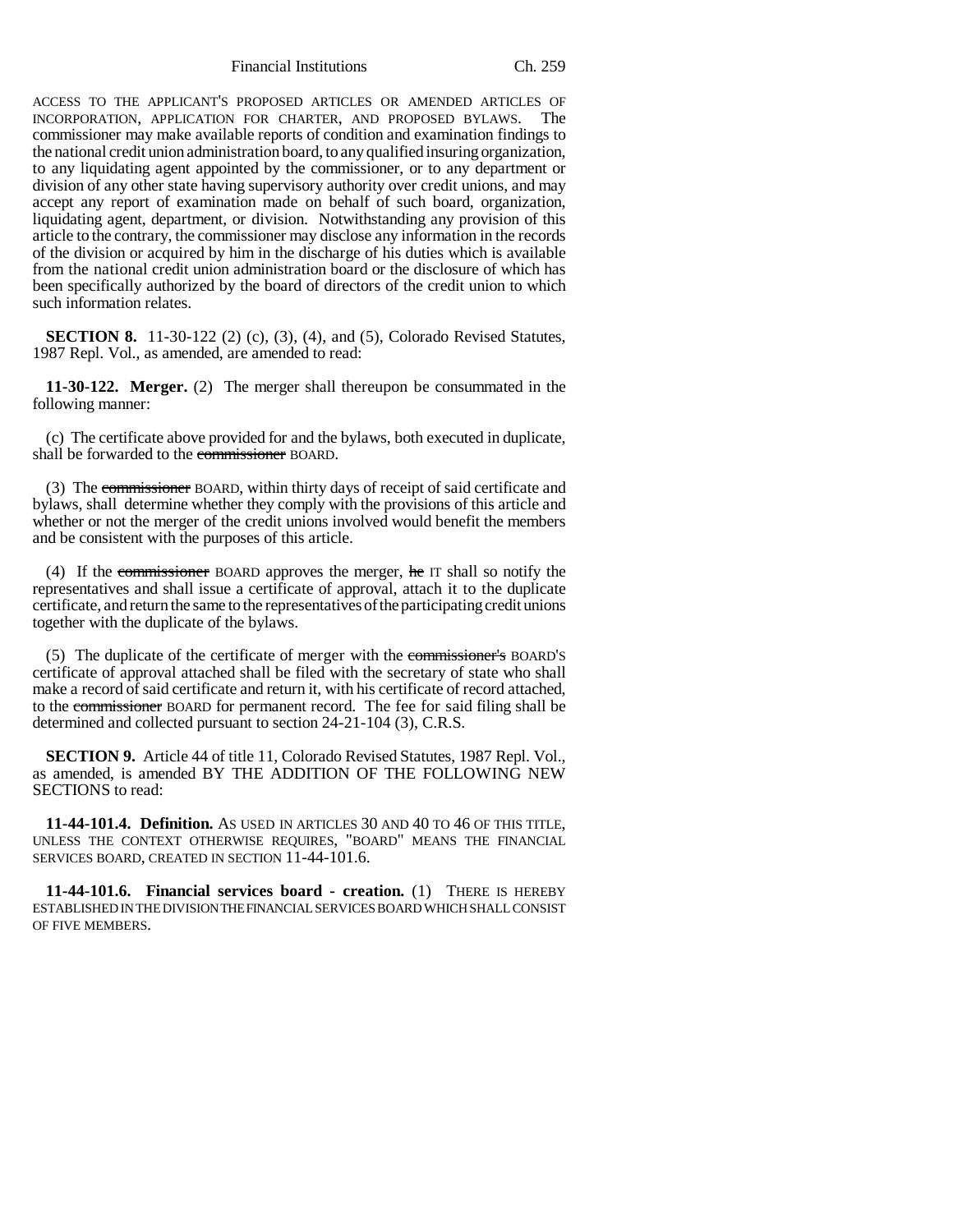(2) (a) THERE SHALL BE THREE MEMBERS WHO DURING THEIR TENURE ARE, AND SHALL REMAIN, EXECUTIVE OFFICERS OF STATE CREDIT UNIONS AND SHALL HAVE NOT LESS THAN FIVE YEARS' PRACTICAL EXPERIENCE AS AN ACTIVE EXECUTIVE OFFICER OF A CREDIT UNION.

(b) THERE SHALL BE ONE MEMBER WHO DURING SUCH MEMBER'S TENURE IS, AND SHALL REMAIN, THE EXECUTIVE OFFICER OF A STATE SAVINGS AND LOAN ASSOCIATION AND SHALL HAVE NOT LESS THAN FIVE YEARS' PRACTICAL EXPERIENCE AS AN ACTIVE EXECUTIVE OFFICER OF A SAVINGS AND LOAN ASSOCIATION.

(c) THERE SHALL ALSO BE ONE MEMBER TO SERVE AS A PUBLIC MEMBER OF THE BOARD WHO SHALL HAVE EXPERTISE IN FINANCE THROUGH CURRENT EXPERIENCE IN BUSINESS, INDUSTRY, AGRICULTURE, OR EDUCATION.

(d) NOT MORE THAN THREE MEMBERS SHALL BE OF THE SAME MAJOR POLITICAL PARTY. NO MEMBER OF THE BOARD SHALL HAVE ANY INTEREST, DIRECT OR INDIRECT, IN A FINANCIAL INSTITUTION IN WHICH ANOTHER MEMBER OF THE BOARD SHALL HAVE ANY SUCH INTEREST.

(3) MEMBERS SHALL BE APPOINTED BY THE GOVERNOR, WITH THE CONSENT OF THE SENATE. APPOINTMENTS SHALL TAKE EFFECT ON JULY 1, 1993. THE TERM OF OFFICE OF EACH MEMBER SHALL BE FOUR YEARS WITH THE EXCEPTION OF THE FIRST APPOINTMENTS WHEREIN TWO MEMBERS SHALL BE APPOINTED FOR A TWO-YEAR TERM TO EFFECT THE STAGGERING OF TERMS. THE GOVERNOR MAY, AFTER NOTICE AND HEARING, REMOVE A MEMBER FOR CAUSE. ANY BOARD MEMBER WHO IS ABSENT FROM THREE CONSECUTIVE BOARD MEETINGS IS SUBJECT TO IMMEDIATE REMOVAL BY THE GOVERNOR.

(4) EACH MEMBER OF THE BOARD SHALL RECEIVE THE SAME PER DIEM COMPENSATION AND REIMBURSEMENT OF EXPENSES AS THOSE PROVIDED FOR MEMBERS OF BOARDS AND COMMISSIONS IN THE DIVISION OF REGISTRATIONS PURSUANT TO SECTION 24-34-102 (13), C.R.S. PAYMENT FOR ALL SUCH EXPENSES AND ALLOWANCES SHALL BE MADE UPON VOUCHERS THEREFOR, WHICH SHALL BE FILED WITH THE DIVISION OF ACCOUNTS AND CONTROL IN THE DEPARTMENT OF ADMINISTRATION.

(5) THE BOARD SHALL MEET AT LEAST ONCE EVERY THREE MONTHS. THE CHAIR OF THE BOARD MAY CALL ADDITIONAL MEETINGS OF THE BOARD UPON AT LEAST SEVENTY-TWO HOURS' NOTICE TO ALL MEMBERS OF THE BOARD AND SHALL DO SO UPON THE REQUEST OF TWO MEMBERS. ALL MEMBERS OF THE BOARD SHALL BE SUBJECT TO IMMEDIATE CALL IN THE EVENT OF AN EMERGENCY. THREE MEMBERS OF THE BOARD SHALL CONSTITUTE A QUORUM, AND ACTION TAKEN BY A MAJORITY OF THOSE PRESENT AT ANY MEETING AT WHICH A QUORUM IS PRESENT SHALL BE THE ACTION OF THE BOARD. UPON THE AFFIRMATIVE VOTE OF A MAJORITY OF THOSE PRESENT AT ANY MEETING AT WHICH A QUORUM IS PRESENT, ONE OR MORE MEMBERS MAY BE AUTHORIZED TO CONDUCT ANY HEARING REQUIRED UNDER ARTICLES 30 AND 40 TO 46 OF THIS TITLE. IN THE EVENT THAT LESS THAN A QUORUM OF THE BOARD IS PRESENT DURING THE CONDUCT OF THE HEARING, AT LEAST A QUORUM OF THE BOARD SHALL READ THE ENTIRE RECORD BEFORE VOTING THEREON. NO MEMBER WHO IS, OR WAS AT ANY TIME IN THE PRECEDING TWELVE MONTHS, A DIRECTOR, OFFICER, PARTNER, EMPLOYEE, MEMBER, OR STOCKHOLDER OF A CORPORATION, PARTNERSHIP,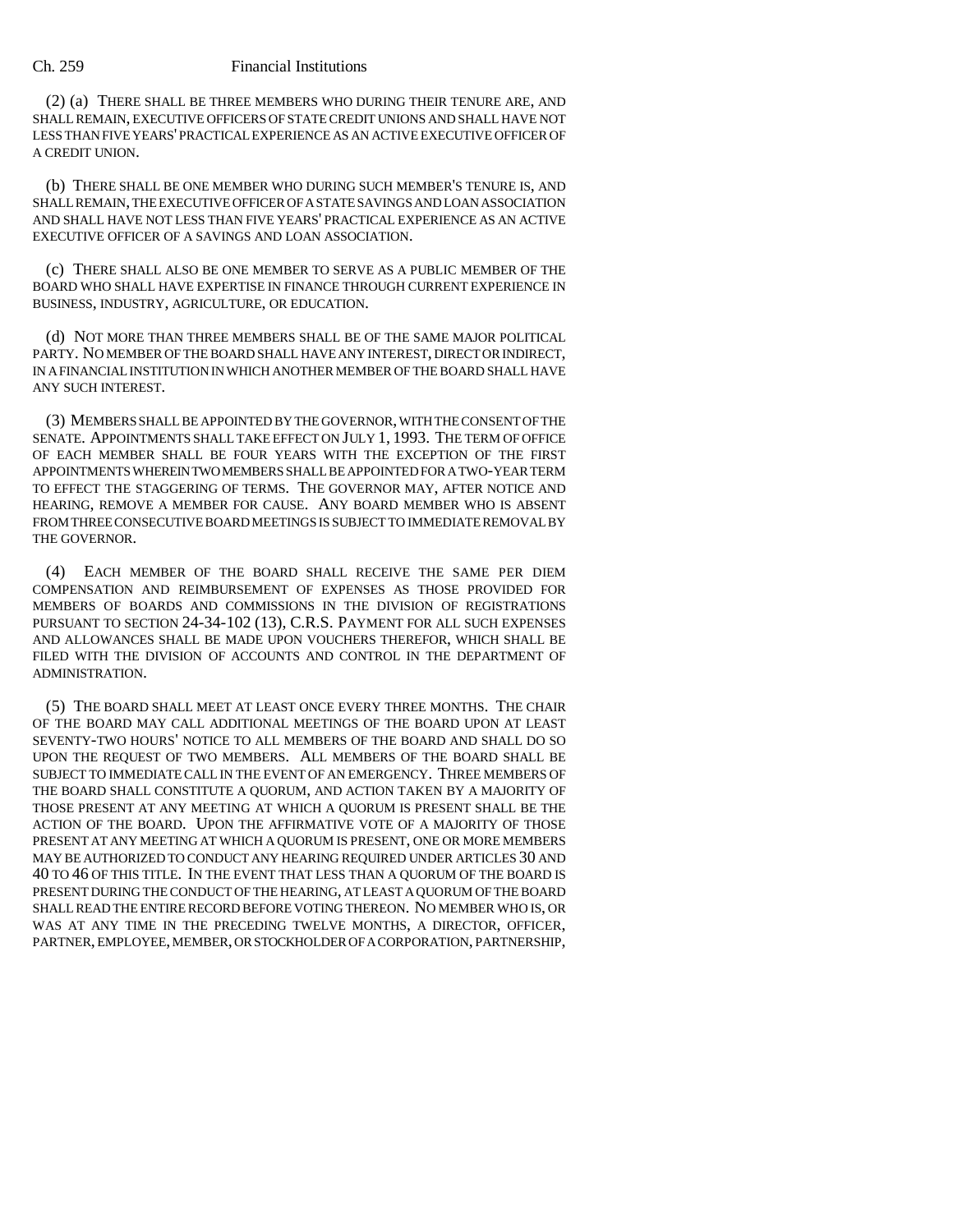OR UNINCORPORATED ASSOCIATION WHICH IS A PARTY TO A PROCEEDING BEFORE THE BOARD SHALL PARTICIPATE IN SUCH A PROCEEDING. A MEMBER MAY DISQUALIFY HIMSELF OR HERSELF FROM PARTICIPATING IN A PROCEEDING FOR ANY OTHER CAUSE DEEMED BY THE MEMBER TO BE SUFFICIENT.

(6) A QUORUM MAY BE ESTABLISHED BY MEANS OF A CONFERENCE TELEPHONE CALL WHICH SHALL BE RECORDED IN THE BOARD'S MINUTES. UPON THE AFFIRMATIVE VOTE OF A MAJORITY OF THOSE PRESENT AT ANY MEETING AT WHICH A QUORUM IS PRESENT, THE BOARD MAY HOLD AN EXECUTIVE SESSION TO CONSIDER CERTAIN MATTERS REQUIRED BY STATUTE TO BE KEPT CONFIDENTIAL UNDER ARTICLES 30 AND 40 TO 46 OF THIS TITLE. ANY AGENDA AND THE MINUTES OF EXECUTIVE SESSIONS SHALL BE KEPT CONFIDENTIAL BY THE BOARD.

(7) SUCH CLERICAL, TECHNICAL, AND LEGAL ASSISTANCE AS THE BOARD MAY REQUIRE SHALL BE PROVIDED BY THE DIVISION.

(8) THE MEMBERS OF THE BOARD SHALL, BEFORE ENTERING UPON THE DISCHARGE OF THEIR DUTIES, IN ADDITION TO ANY OATH REQUIRED BY THE STATE CONSTITUTION, TAKE AND SUBSCRIBE AN OATH TO KEEP SECRET ALL INFORMATION ACQUIRED BY THEM IN THE DISCHARGE OF THEIR DUTIES, EXCEPT AS MAY BE OTHERWISE REQUIRED BY LAW. ANY PERSON WHO WILLFULLY VIOLATES THIS OATH IS GUILTY OF A MISDEMEANOR AND, UPON CONVICTION THEREOF, SHALL BE PUNISHED BY A FINE OF NOT MORE THAN ONE THOUSAND DOLLARS, OR BY IMPRISONMENT IN THE COUNTY JAIL FOR NOT MORE THAN ONE YEAR, OR BY BOTH SUCH FINE AND IMPRISONMENT.

(9) THE BOARD SHALL ELECT A CHAIR FROM AMONG ITS MEMBERS TO SERVE FOR A TERM NOT EXCEEDING TWO YEARS, AS DETERMINED BY THE BOARD. NO CHAIR SHALL BE ELIGIBLE TO SERVE AS SUCH FOR MORE THAN TWO SUCCESSIVE TERMS. IN ADDITION TO THE AMOUNTS RECEIVED PURSUANT TO SUBSECTION (4) OF THIS SECTION, THE CHAIR SHALL RECEIVE PER DIEM COMPENSATION AND REIMBURSEMENT OF EXPENSES IN THE AMOUNTS PROVIDED BY SECTION 24-34-102(13),C.R.S., FOR EACH DAY SPENT IN ATTENDING TO THE DUTIES OF THE BOARD.

(10) FOR THE FISCAL YEAR BEGINNING JULY 1, 1993, ALL MONEYS NECESSARY TO FUND THE BOARD, INCLUDING BUT NOT LIMITED TO PER DIEM COMPENSATION AND REIMBURSEMENT OF EXPENSES FOR BOARD MEMBERS, SHALL BE TRANSFERRED FROM THE MONEYS ALLOCATED FOR TRAVEL EXPENSES FOR THE DIVISION.

**11-44-101.7. Powers of the financial services board.** (1) THE BOARD IS THE POLICY-MAKING AND RULE-MAKING AUTHORITY FOR THE DIVISION AND HAS THE POWER TO:

(a) REGULATE ITS OWN PROCEDURE AND PRACTICE; AND

(b) MAKE, MODIFY, REVERSE, AND VACATE RULES AND REGULATIONS FOR THE PROPER ENFORCEMENT AND ADMINISTRATION OF ARTICLES 30 AND 40 TO 46 OF THIS TITLE.

(2) IN ADDITION TO ANY OTHER POWERS CONFERRED ON IT BY ARTICLES 30 AND 40 TO 46 OF THIS TITLE, THE BOARD HAS THE POWER TO: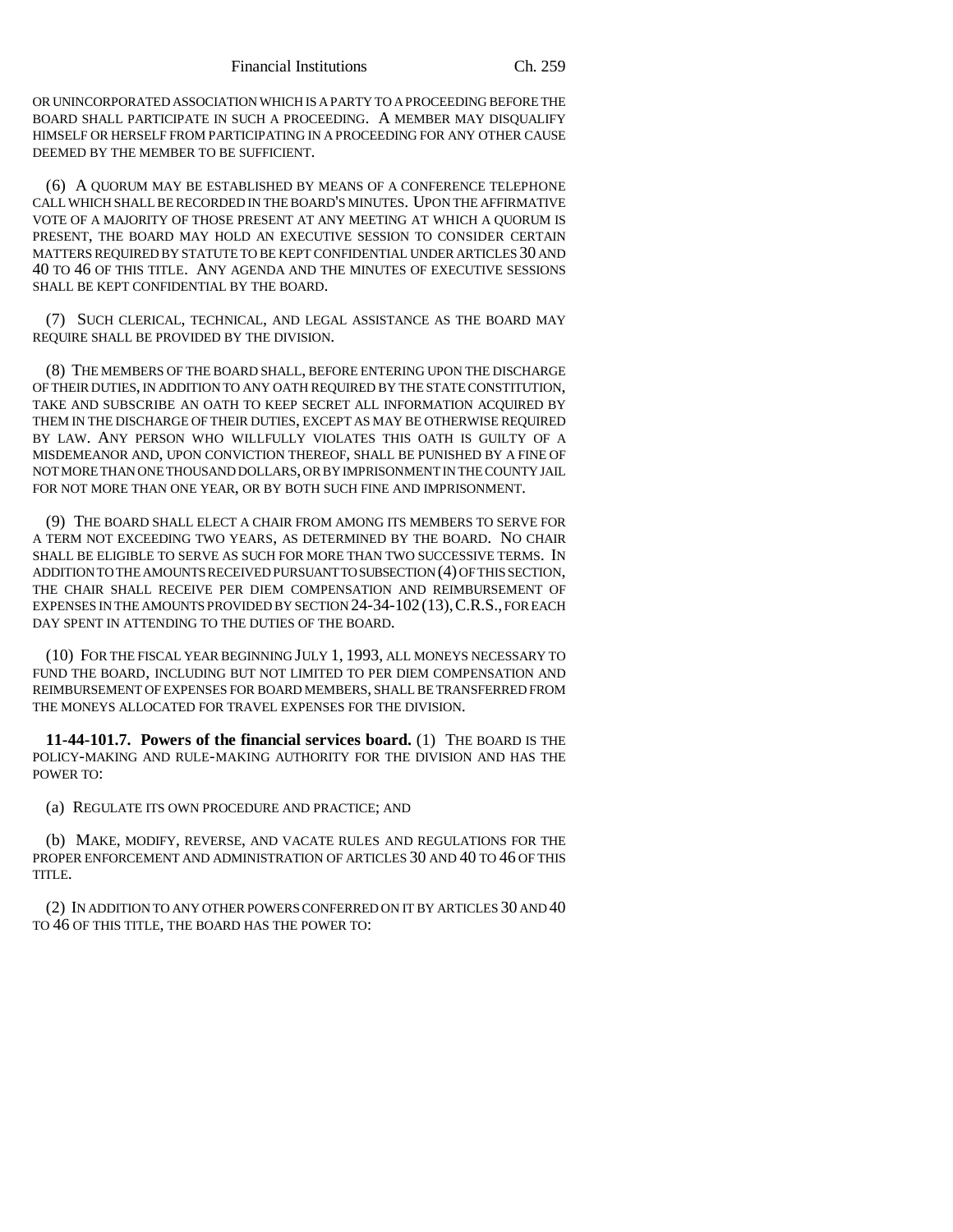(a) MAKE ALL FINAL DECISIONS WITH RESPECT TO THE ORGANIZATION, CONVERSION, OR MERGER OF CREDIT UNIONS AND SAVINGS AND LOAN ASSOCIATIONS, LICENSING OF SMALL BUSINESS DEVELOPMENT CREDIT CORPORATIONS PURSUANT TO ARTICLE 36 OF THIS TITLE, AND ADMINISTRATION OF LIFE CARE INSTITUTIONS OR PROVIDERS PURSUANT TO ARTICLE 13 OF TITLE 12, C.R.S.;

(b) MAKE ALL FINAL DECISIONS WITH RESPECT TO THE SUSPENSION OR LIQUIDATION OF CREDIT UNIONS AND SAVINGS AND LOAN ASSOCIATIONS UNDER ARTICLE 30 OF THIS TITLE AND THIS ARTICLE; AND

(c) MAKE ALL FINAL DECISIONS WITH RESPECT TO THE DENIAL, SUSPENSION, OR REVOCATION OF A LICENSE WITH RESPECT TO A SMALL BUSINESS DEVELOPMENT CREDIT CORPORATION UNDER ARTICLE 36 OF THIS TITLE.

## (3) THE BOARD HAS THE POWER TO:

(a) PROHIBIT THE TAKING OF SHARES OR DEPOSITS OR TO RESTRICT THE WITHDRAWAL OF SHARES OR DEPOSITS, OR BOTH, FROM ANY ONE OR MORE STATE CREDIT UNIONS OR SAVINGS AND LOAN ASSOCIATIONS WHEN THE BOARD FINDS THAT EXTRAORDINARY CIRCUMSTANCES MAKE SUCH A RESTRICTION NECESSARY FOR THE PROPER PROTECTION OF DEPOSITORS IN THE AFFECTED STATE CREDIT UNION OR SAVINGS AND LOAN ASSOCIATION;

(b) AUTHORIZE STATE CREDIT UNIONS AND SAVINGS AND LOAN ASSOCIATIONS TO ENGAGE IN ANY ACTIVITY IN WHICH SUCH FINANCIAL INSTITUTIONS COULD ENGAGE WHERE THEY ARE OPERATING UNDER A FEDERAL CHARTER OR CERTIFICATE OF APPROVAL AT THE TIME SUCH AUTHORITY IS GRANTED, SO LONG AS SUCH ACTIVITY IS NOT PROHIBITED BY STATE LAW AND TO THE EXTENT PERMISSIBLE UNDER THE RULES AND REGULATIONS OF THE BOARD;

(c) AFFIRM, MODIFY, REVERSE, VACATE, OR STAY THE ENFORCEMENT OF ANY ORDER, RULING, OR DETERMINATION MADE BY THE COMMISSIONER ACTING PURSUANT TO AUTHORITY DELEGATED BY THE BOARD;

(d) ISSUE A DECLARATORY ORDER WITH RESPECT TO THE APPLICABILITY OF ARTICLE 13 OF TITLE 12, C.R.S., ARTICLES 30, 36, AND 40 TO 46 OF THIS TITLE, OR ANY RULE AND REGULATION ISSUED BY THE BOARD TO ANY PERSON, PROPERTY, OR STATE OF FACTS UNDER SAID PROVISIONS;

(e) REVIEW AND COMMENT ON THE PRELIMINARY BUDGET DRAFT FOR THE DIVISION PRIOR TO ITS SUBMISSION TO THE DEPARTMENT OF REGULATORY AGENCIES;

(f) ANNUALLY ESTABLISH SUCH FEES AND ASSESSMENTS AND THE PERCENTAGES THEREOF AS ARE NECESSARY TO GENERATE THE MONEYS APPROPRIATED BY THE GENERAL ASSEMBLY TO THE DIVISION;

(g) COMMENT TO THE EXECUTIVE DIRECTOR OF THE DEPARTMENT OF REGULATORY AGENCIES ON WHO SHALL BE THE COMMISSIONER AND TO RECOMMEND TO SAID EXECUTIVE DIRECTOR THE TERMINATION OF THE COMMISSIONER FOR CAUSE;

(h) PERFORM ANY ACTS AND MAKE ANY DECISIONS INCIDENTAL TO OR NECESSARY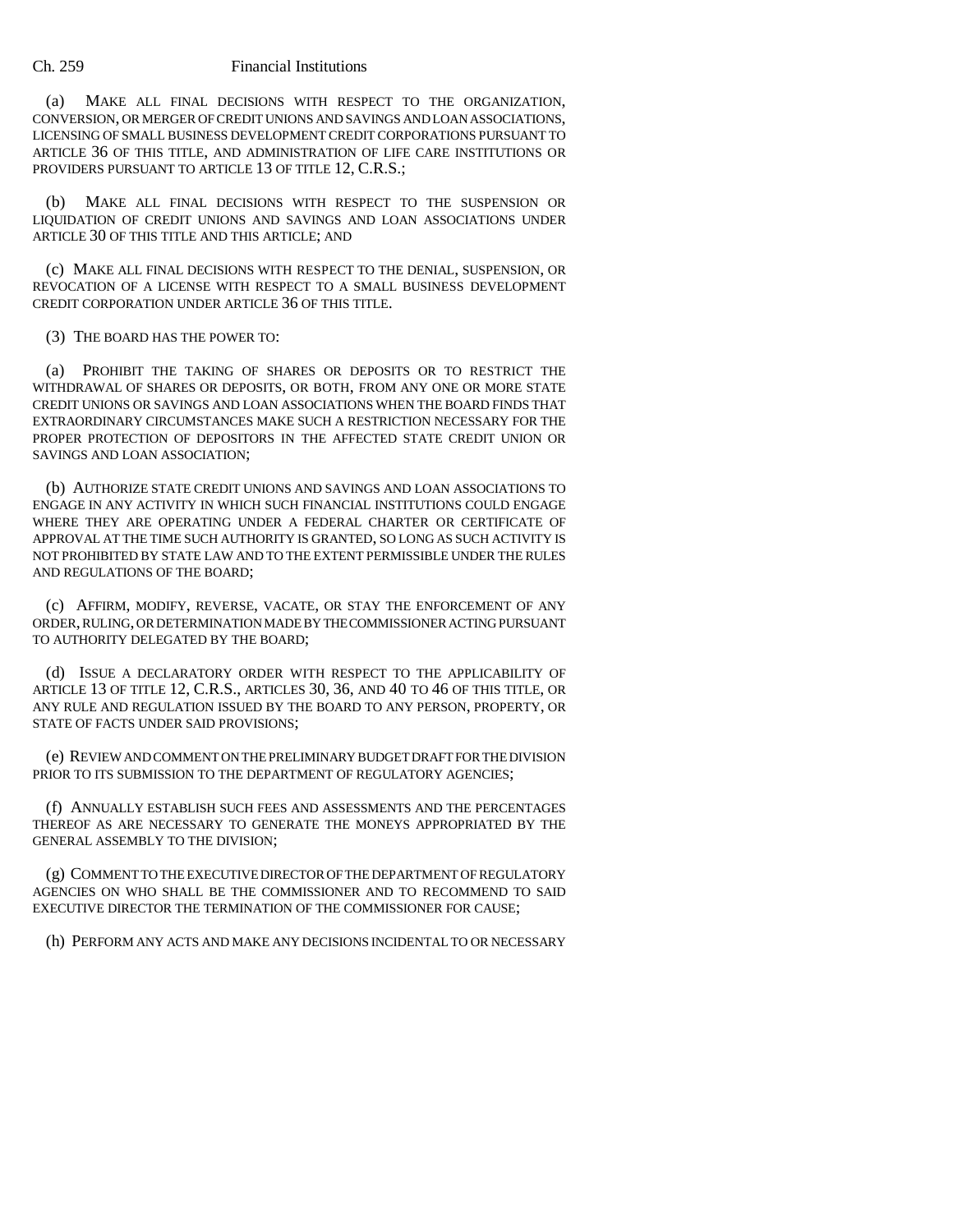FOR CARRYING OUT ITS FUNCTIONS AS SET FORTH IN ARTICLE 13 OF TITLE 12, C.R.S., AND ARTICLES 30, 36, AND 40 TO 46 OF THIS TITLE;

(i) ISSUE SUBPOENAS AND REQUIRE ATTENDANCE OF ANY AND ALL OFFICERS, DIRECTORS, AND EMPLOYEES OF ANY CREDIT UNION, SAVINGS AND LOAN ASSOCIATION, SMALL BUSINESS DEVELOPMENT CREDIT CORPORATION, OR LIFE CARE INSTITUTION OR PROVIDER, AND SUCH OTHER WITNESSES AS THE BOARD MAY DEEM NECESSARY IN RELATION TO ITS AFFAIRS, TRANSACTIONS, AND CONDITIONS, AND MAY REQUIRE SUCH WITNESSES TO APPEAR AND ANSWER SUCH QUESTIONS AS MAY BE PUT TO THEM BY THE BOARD, AND MAY REQUIRE SUCH WITNESSES TO PRODUCE SUCH BOOKS, PAPERS, OR DOCUMENTS IN THEIR POSSESSION AS MAY BE REQUIRED BY THE BOARD. UPON APPLICATION OF THE BOARD AND SUBJECT TO ANY PROTECTIVE ORDER WHICH MAY BE ENTERED BY A DISTRICT COURT, ANY PERSON SERVED WITH A SUBPOENA ISSUED BY THE BOARD MAY BE REQUIRED, BY ORDER OF THE DISTRICT COURT OF THE COUNTY WHERE THE CREDIT UNION, SAVINGS AND LOAN ASSOCIATION, SMALL BUSINESS DEVELOPMENT CREDIT CORPORATION, OR LIFE CARE INSTITUTION OR PROVIDER HAS ITS PRINCIPAL OFFICE, TO APPEAR AND ANSWER SUCH QUESTIONS AS MAY BE PUT TO SUCH PERSON BY THE BOARD AND BE REQUIRED TO PRODUCE SUCH BOOKS, PAPERS, OR DOCUMENTS IN SUCH PERSON'S POSSESSION AS MAY BE REQUIRED BY THE BOARD.

(4) THE BOARD MAY ISSUE CEASE AND DESIST ORDERS, SUSPEND A DIRECTOR, OFFICER, OR EMPLOYEE OF A CREDIT UNION OR SAVINGS AND LOAN ASSOCIATION, OR ASSESS CIVIL MONEY PENALTIES, IN THE SAME MANNER AS PROVIDED IN SECTION 11-30-106 (7) AND (8), CONCERNING POWERS OF THE COMMISSIONER, AND SECTION 11-44-106.5, CONCERNING SUSPENSION OR REMOVAL OF DIRECTORS, OFFICERS, OR EMPLOYEES, AND AS PROVIDED IN SECTIONS 11-30-106.5 AND 11-44-123, CONCERNING ASSESSMENT OF CIVIL MONEY PENALTIES BY THE COMMISSIONER.

(5) EXCEPT WITH RESPECT TO THE ORGANIZATION OF COMMUNITY CHARTER CREDIT UNIONS, THE BOARD MAY, IN ITS DISCRETION, DELEGATE TO THE COMMISSIONER ANY OF ITS POWERS, DUTIES, AND FUNCTIONS.

(6) THE BOARD MAY, IN ITS DISCRETION, REQUIRE THE COMMISSIONER TO REPORT TO THE BOARD PERIODICALLY WITH RESPECT TO ANY POWERS DELEGATED PURSUANT TO SUBSECTION (5) OF THIS SECTION.

(7) THE BOARD SHALL HAVE THE POWER TO APPROVE OR DENY MERGER AGREEMENTS FOR CREDIT UNIONS AS PROVIDED IN SECTION 11-30-122. MERGERS INVOLVING A COMMUNITY CHARTER SHALL BE SUBJECT TO A PUBLIC HEARING PURSUANT TO SECTION 11-30-101.7.

(8) THE BOARD SHALL HAVE A SEAL OF OFFICE CONTAINING THE WORDS "FINANCIAL SERVICES BOARD OF COLORADO" IN THE FORM OF A CIRCLE AND THE WORD "SEAL" WITHIN THE CIRCLE.

**11-44-101.8. Review of commissioner actions by financial services board judicial review.** (1) ANY CREDIT UNION, SAVINGS AND LOAN ASSOCIATION, SMALL BUSINESS DEVELOPMENT CREDIT CORPORATION, OR LIFE CARE INSTITUTION OR PROVIDER, OR ANY OFFICER, DIRECTOR, EMPLOYEE, AGENT, ADVISOR, OR VOLUNTEER THEREOF, MAY APPEAL TO THE BOARD ANY ACTIONS TAKEN PURSUANT TO AUTHORITY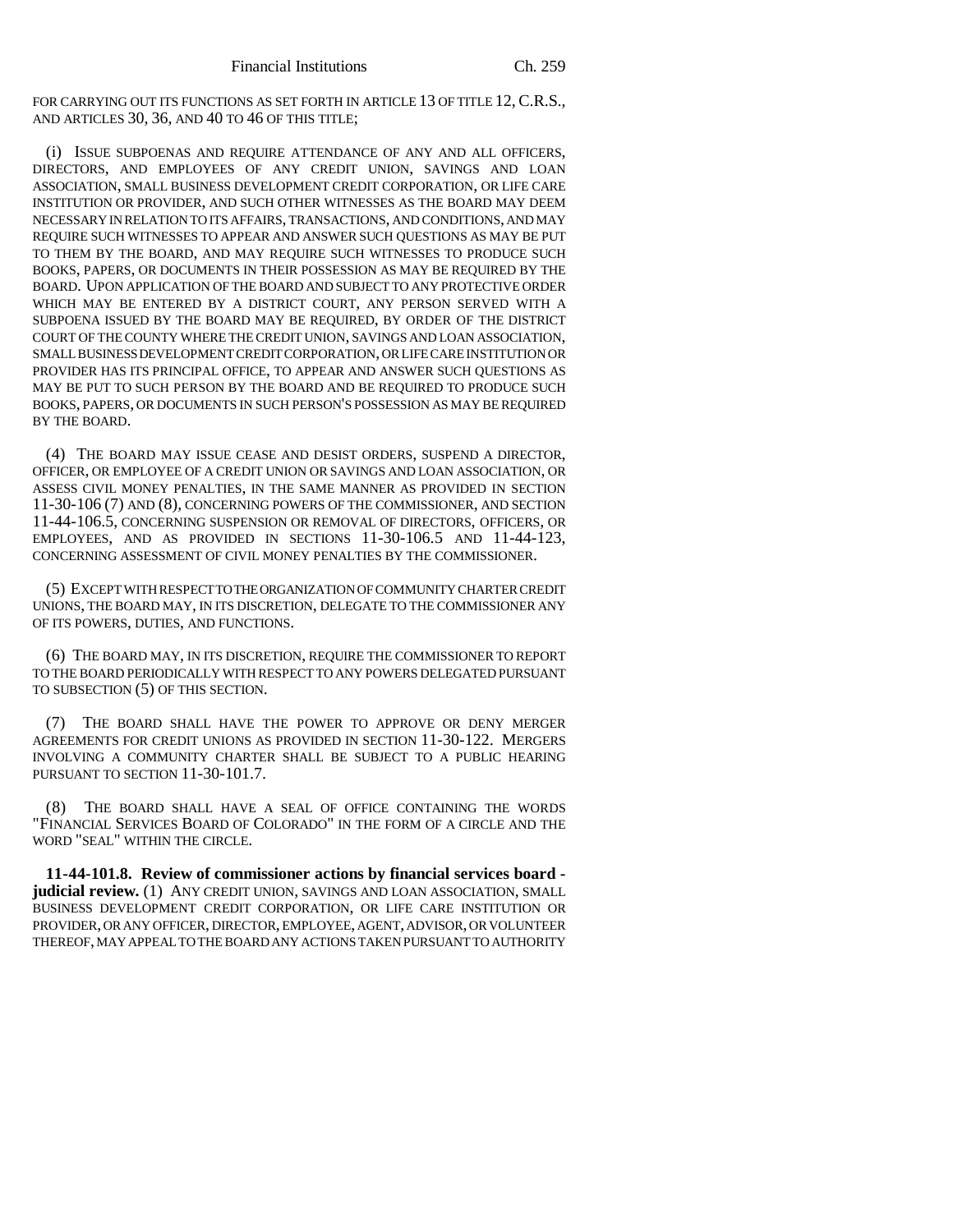DELEGATED BY THE BOARD PURSUANT TO SECTION 11-44-101.7 (5) OR AS OTHERWISE SPECIFICALLY PROVIDED BY STATUTE. NOTICE OF SUCH APPEAL SHALL BE FILED WITH THE COMMISSIONER WITHIN THIRTY DAYS AFTER SUCH FINDINGS, RULING, ORDER, DECISION, OR OTHER ACTION. SUCH NOTICE SHALL CONTAIN A BRIEF STATEMENT OF THE PERTINENT FACTS UPON WHICH SUCH APPEAL IS BASED. WITHIN SIXTY DAYS AFTER THE APPEAL IS FILED, THE BOARD SHALL FIX A DATE, TIME, AND PLACE FOR HEARING THE APPEAL AND SHALL NOTIFY THE CREDIT UNION, SAVINGS AND LOAN ASSOCIATION, SMALL BUSINESS DEVELOPMENT CREDIT CORPORATION, OR LIFE CARE INSTITUTION OR PROVIDER AT LEAST THIRTY DAYS PRIOR TO THE DATE OF SAID HEARING. ANY SUCH ACTION OF THE COMMISSIONER MAY BE STAYED BY THE BOARD PENDING THE APPEAL TO THE BOARD. THE FINDINGS, ORDER, DECISION, RULING, OR OTHER ACTION OF THE BOARD SHALL BE DEEMED FINAL AGENCY ACTION.

(2) ANY CREDIT UNION, SAVINGS AND LOAN ASSOCIATION, SMALL BUSINESS DEVELOPMENT CREDIT CORPORATION, OR LIFE CARE INSTITUTION OR PROVIDER, OR ANY OFFICER, DIRECTOR, EMPLOYEE, AGENT, ADVISOR, OR VOLUNTEER THEREOF, AGGRIEVED OR DIRECTLY AFFECTED BY A FINAL ORDER OF THE BOARD MAY OBTAIN JUDICIAL REVIEW THEREOF BY FILING AN ACTION FOR REVIEW PURSUANT TO THE PROVISIONS OF SECTION 24-4-106, C.R.S., IN THE DISTRICT COURT OF THE COUNTY WHERE ANY SUCH ENTITY HAS ITS PRINCIPAL OFFICE OR THE DISTRICT COURT OF THE CITY AND COUNTY OF DENVER. THE COMMENCEMENT OF SUCH PROCEEDING DOES NOT, UNLESS SPECIFICALLY ORDERED BY THE COURT, OPERATE AS A STAY OF THE BOARD'S RULING, ORDER, DECISION, OR OTHER ACTION.

**SECTION 10.** 11-44-107, Colorado Revised Statutes, 1987 Repl. Vol., as amended, is amended to read:

**11-44-107. Not to divulge information.** Neither the commissioner, nor his deputy, nor any other person appointed by the commissioner shall divulge any information acquired by him in the discharge of his duties, except insofar as the same may be rendered necessary by law or under order of court in an action involving the division or in criminal actions; EXCEPT THAT ANY PARTY ENTITLED TO APPEAR IN A HEARING ON AN APPLICATION FOR A SAVINGS AND LOAN ASSOCIATION CHARTER OR APPROVAL OF A MERGER OF SAVINGS AND LOAN ASSOCIATIONS SHALL HAVE ACCESS TO THE APPLICANT'S PROPOSED ARTICLES OR AMENDED ARTICLES OF INCORPORATION, APPLICATION FOR CHARTER, AND PROPOSED BYLAWS. The commissioner may furnish information as to the condition of the savings and loan associations to the federal home loan bank board, or to the federal home loan bank or any of its agencies, or to the savings and loan departments of other states, or to an insurer authorized to insure obligations or accounts pursuant to articles 40 to 47.5 of this title, or to the executive director of the department of regulatory agencies and the division of banking. Notwithstanding any provision contained in this article to the contrary, the commissioner, his deputies, or other persons appointed by the commissioner may disclose any information in the record of the division of financial services or acquired by them in the discharge of their duties which is available from the home loan bank board or the disclosure of which has been specifically authorized by the board of directors of the association to which such information relates.

**SECTION 11.** 11-44-111, Colorado Revised Statutes, 1987 Repl. Vol., is amended to read: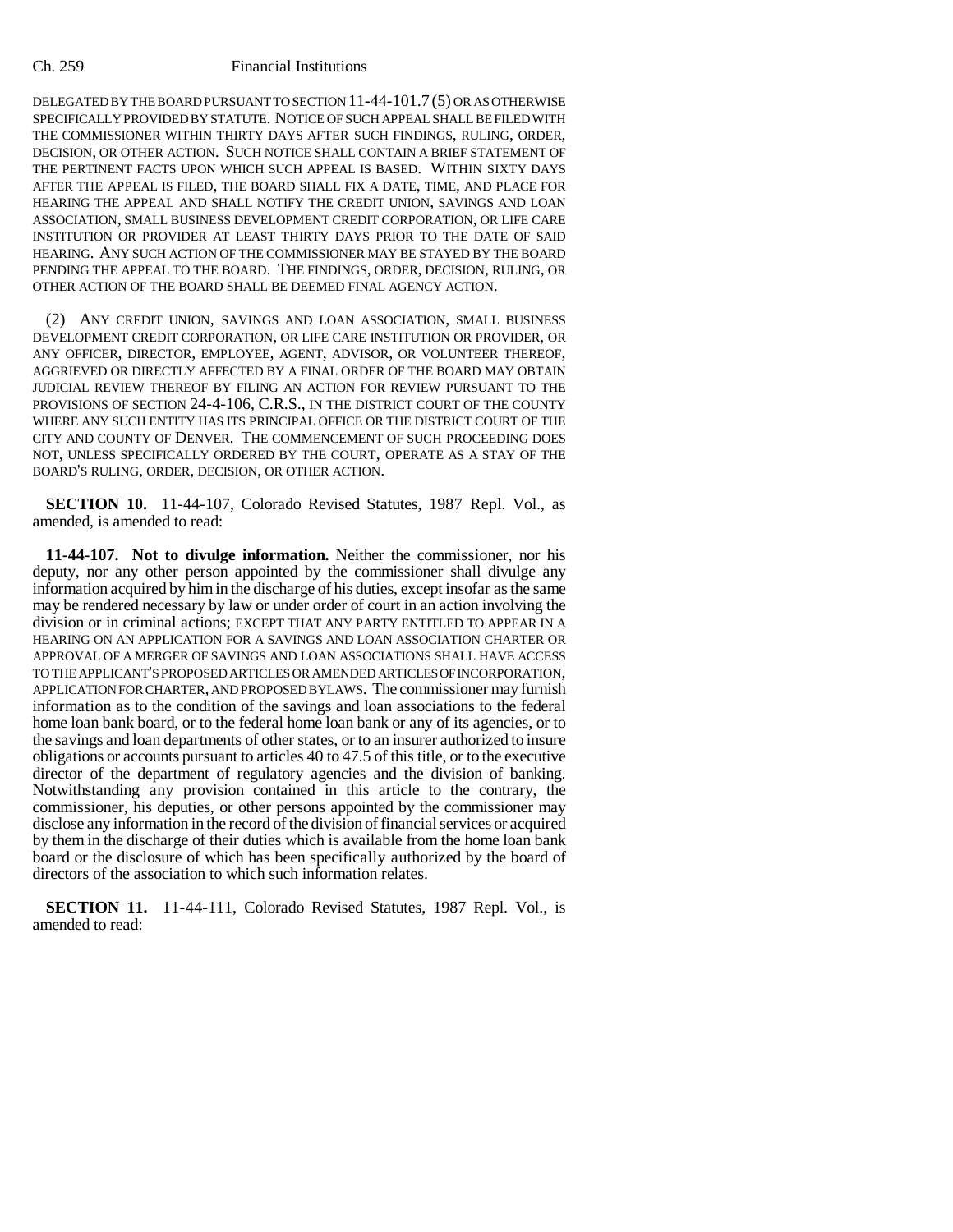Financial Institutions Ch. 259

**11-44-111. Appeal from commissioner's action.** When any association, of whose property, business, and assets the commissioner has taken possession, deems itself aggrieved thereby, IT MAY APPEAL TO THE FINANCIAL SERVICES BOARD PURSUANT TO SECTION 11-44-101.8 AND RECEIVE EXPEDITED CONSIDERATION AS SOON AS PRACTICABLE, AND if it has, within ten days after the commissioner took possession, served written notice on the commissioner of its intention to seek to enjoin in court his THE COMMISSIONER'S further proceedings, it may apply at any time within thirty days after such taking possession to the district court of the county in which the principal office of the association is located to enjoin further proceedings. After citing the commissioner to show cause why further proceedings should not be enjoined and hearing the evidence of the parties and determining the facts, the court may, upon the merits, dismiss such application or enjoin the commissioner from further proceedings and direct him THE COMMISSIONER to surrender such business, property, and assets to such association. An appeal from such judgment shall operate as a stay from the commissioner's taking possession, and no bond need be given if such appeal is taken by the commissioner; but, if such appeal is taken by such association, a bond shall be given as required by the court.

**SECTION 12.** 11-44-119, Colorado Revised Statutes, 1987 Repl. Vol., is amended to read:

**11-44-119. Association's right to resort to court.** Nothing in articles 40 to 46 of this title shall be construed to prevent an association or person affected by any order, ruling, proceeding, act, or action of the commissioner OR THE FINANCIAL SERVICES BOARD or any person acting in his ON behalf and at his THE instance OF THE COMMISSIONER OR THE FINANCIAL SERVICES BOARD, OR BOTH, from testing the validity of the same in any court of competent jurisdiction, through injunction, appeal, or other proper process or proceeding, mandatory or otherwise.

**SECTION 13.** 11-44-123 (2), Colorado Revised Statutes, 1987 Repl. Vol., as amended, is amended to read:

**11-44-123. Assessment of civil money penalties.** (2) Civil money penalties shall be assessed by written notice of assessment of a civil money penalty served upon the person to be assessed. The notice of assessment of a civil money penalty shall state the amount of the penalty, the period for payment, the legal authority for the assessment, and the matters of fact or law constituting the grounds for assessment. The notice of assessment of a civil money penalty shall constitute a final order for purposes of judicial review pursuant to section 24-4-106, C.R.S. MAY BE APPEALED TO THE FINANCIAL SERVICES BOARD PURSUANT TO SECTION 11-44-101.8.

**SECTION 14.** 11-47-104, Colorado Revised Statutes, 1987 Repl. Vol., is amended to read:

**11-47-104. Administration - powers of commissioner and financial services board.** The provisions of this article shall be administered by the commissioner who UNDER THE SUPERVISION OF THE FINANCIAL SERVICES BOARD. THE FINANCIAL SERVICES BOARD AND THE COMMISSIONER shall have the authority to do all acts necessary and required to carry out the purpose of this article. To this end, he THE FINANCIAL SERVICES BOARD is empowered to make, amend, and rescind rules and regulations consistent with said provisions and to prescribe a standard form for the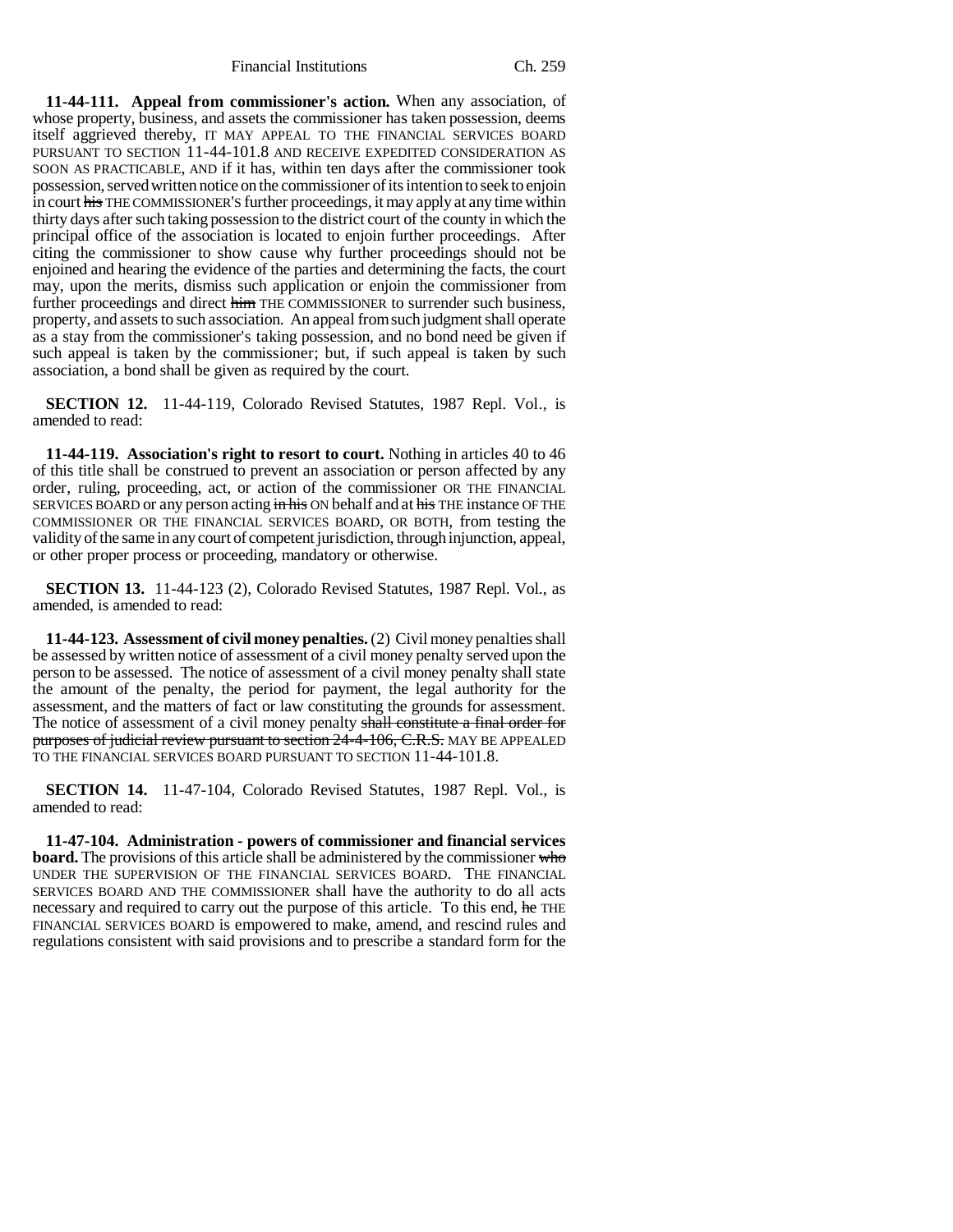statements and reports required to be made or filed by eligible public depositories and to require uniform use of the same. ACTS OF THE COMMISSIONER ARE SUBJECT TO APPEAL TO THE FINANCIAL SERVICES BOARD PURSUANT TO SECTION 11-44-101.8.

**SECTION 15.** 11-47-106 (3), Colorado Revised Statutes, 1987 Repl. Vol., is amended to read:

**11-47-106. Minimum amount of eligible collateral required to be maintained as security for public deposits.** (3) The market value of eligible collateral maintained or pledged shall be determined and calculated in accordance with the rules and regulations prescribed by the commissioner FINANCIAL SERVICES BOARD from time to time. The market value of eligible collateral on any valuation date shall be presumed to be its market value to and until the next following valuation date.

**SECTION 16.** 11-47-109 (1), Colorado Revised Statutes, 1987 Repl. Vol., as amended, is amended to read:

**11-47-109. Where collateral held - right of substitution - income derived.** (1) The eligible collateral required to be maintained as provided in sections 11-47-106 and 11-47-107 or required to be pledged as provided in section 11-47-108 shall be held in escrow by another savings and loan association in Colorado, by a state or national bank in Colorado, or by any federal home loan bank or branch thereof or any federal reserve bank or branch thereof approved by the commissioner, and held in such manner as the commissioner FINANCIAL SERVICES BOARD shall prescribe by rule and regulation. All collateral so held shall be clearly identified as being security maintained or pledged for the aggregate amount of public deposits accepted and held on deposit by said eligible public depository.

**SECTION 17.** 11-47-112 (6), Colorado Revised Statutes, 1987 Repl. Vol., as amended, is amended to read:

**11-47-112. Power and authority of commissioner.** (6) (a) The commissioner FINANCIAL SERVICES BOARD may promulgate regulations to require an eligible public depository to reduce or eliminate its uninsured public deposit liability if said depository's regulatory capital does not comply with the minimum requirement of the federal savings and loan insurance corporation. Notwithstanding any other provision in this article to the contrary, the commissioner FINANCIAL SERVICES BOARD also may promulgate regulations to require a depository to pledge eligible collateral having a market value in excess of one hundred percent of the aggregate amount of public deposits not insured by the federal savings and loan insurance corporation, if said depository's regulatory capital does not comply with the minimum requirement of the federal savings and loan insurance corporation. Notwithstanding any other provision in this article to the contrary, the commissioner FINANCIAL SERVICES BOARD may promulgate regulations to require an eligible public depository to pledge a minimum amount of eligible collateral.

(b) Repealed, L. 89, p. 615, § 13, effective April 19, 1989.

**SECTION 18.** 11-47-118 (3), Colorado Revised Statutes, 1987 Repl. Vol., as amended, is amended to read: